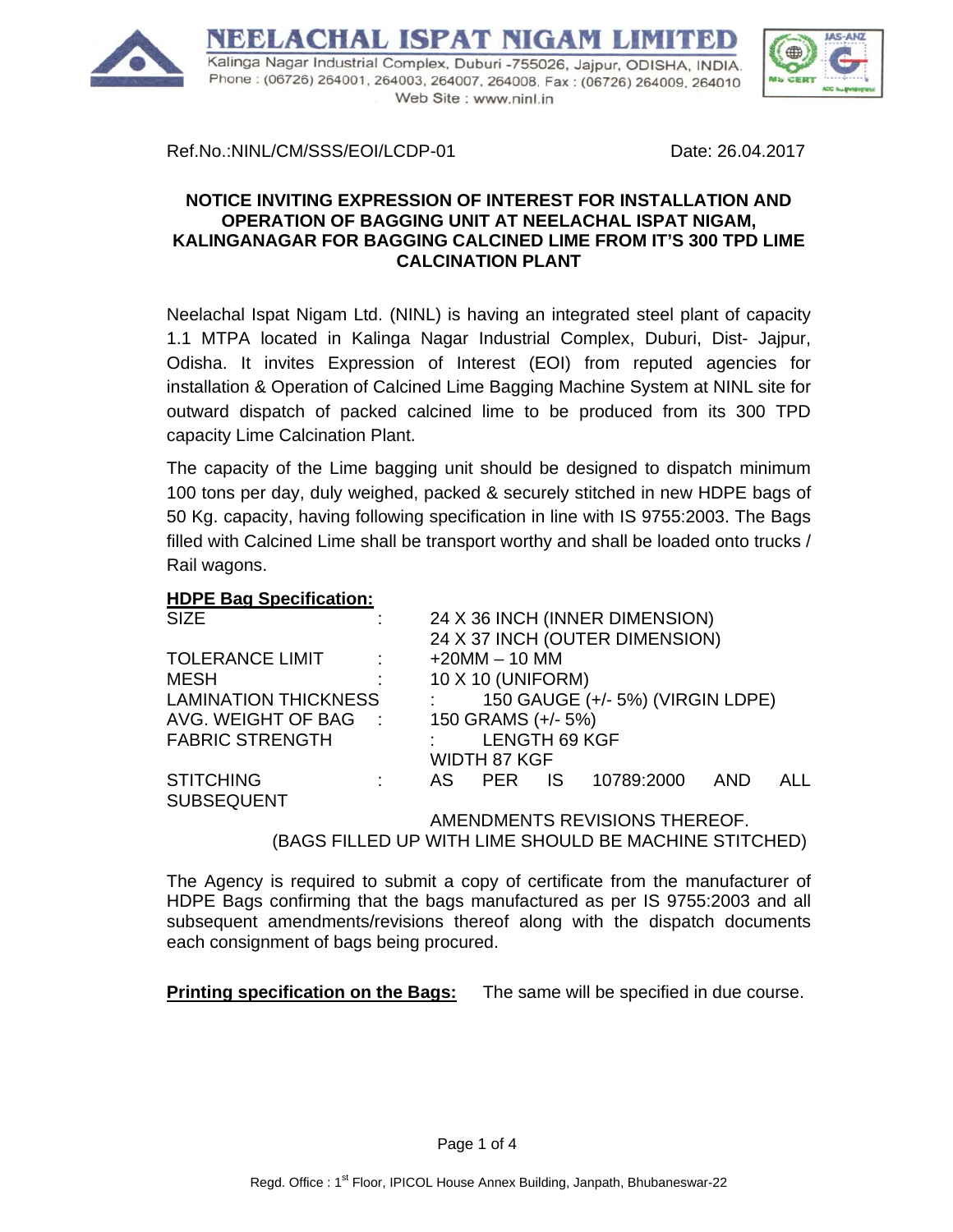# **EOI Submission**:

EOI shall be submitted by interested Agencies as per the Format enclosed herewith along with all credentials and supporting documents on dtd: 15.05.2017 by 3.00 pm through Post or couriers in following address:

 Dy. General Manager (Commercial) Neelachal Ispat Nigam Limited Kalinga Nagar Industrial Complex, Duburi Dist: Jajpur – 755026 Odisha. Tel: (06726) 264051,Cell: 09437171768

# **Date of opening of EOI**:

On 15.05.2017 at 3.00 PM . However, opening of EOI is at the discretion of NINL.

# **Presentation on Credentials & Technical Capability**:

The agencies who have submitted the EOI and meeting the requirement may be invited to make a presentation before NINL officials covering the credentials, expertise and technical competency. Further, NINL reserves the right to seek any other documents as may be necessary, from the Agencies for evaluation of their bids.

Subsequent to the presentation and mutual discussion with the interested agencies, NINL shall take suitable decision for further tendering process. Decision taken by NINL shall be final and binding.

#### **Final decision making authority**:

NINL reserves right to accept or reject any application, or all applications and /or cancel the process; at any time without assigning any reason whatsoever and without thereby incurring any liability to the affected applicants.

Thanking you,

For Neelachal Ispat Nigam Limited

(S. S. Sahu) Dy. General Manager (Commercial)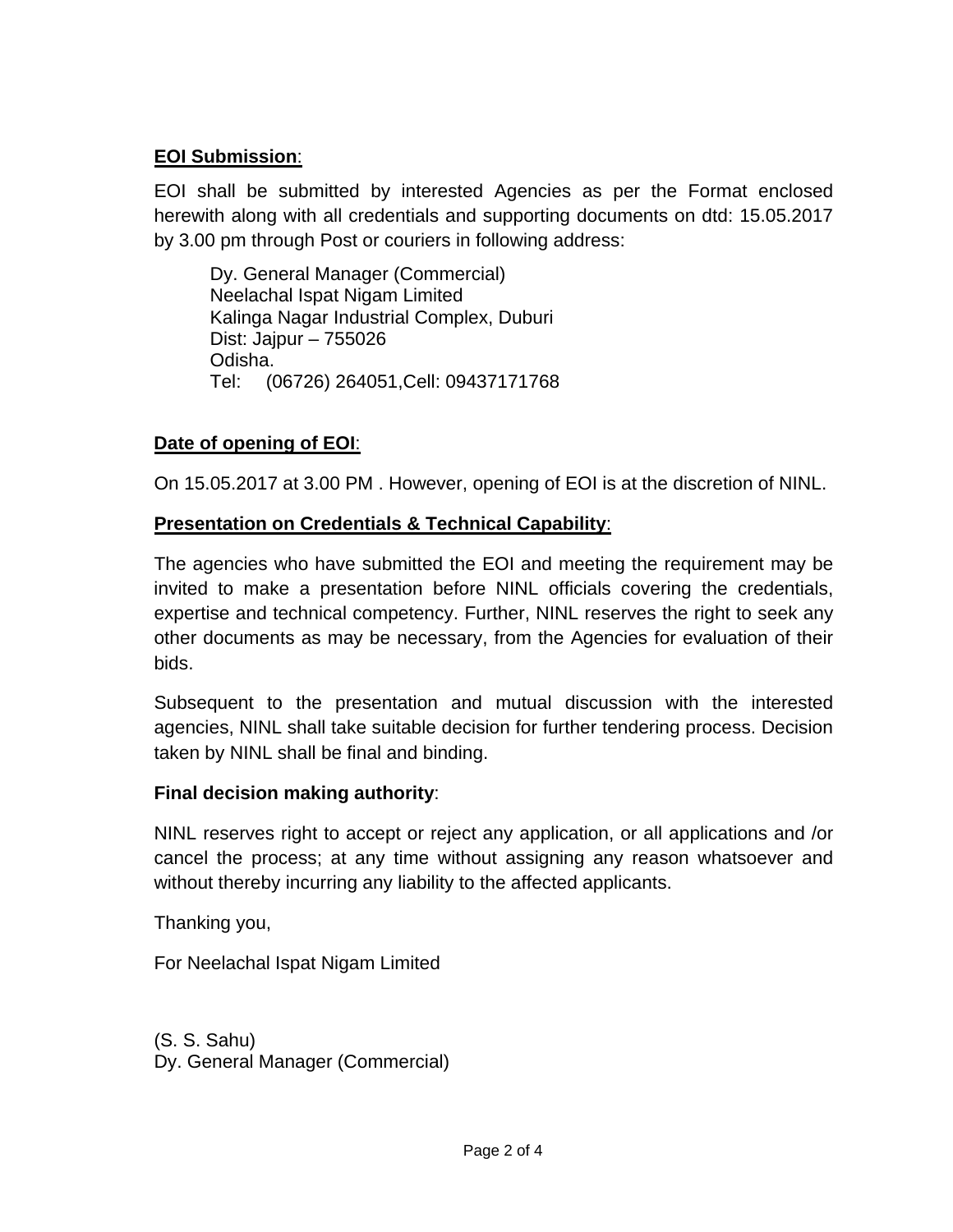### **APPLICATION FORMAT**

Name of the Firm :

Address for Communication :

Contact Person :

Date of commencement of operations

Permanent Account Number

Service Tax Registration/VAT Number

Status of the firm : Central Govt. Undertaking / State Govt. Undertaking / State Industrial Govt. Corp. / Cooperative Undertaking / Joint Sector Undertaking / Private Sector Undertaking / Proprietorship Firm / Partnership Firm

Financials of the Firm : (Please attach the copies of the audited accounts of the firm for

last three years)

Total tentative cost of the project may be indicated:

Technical Experience

(Please furnish the proof of Similar installed Units which are under operation during the last ten years)

Details on business operation of the firm : (Please attach a proof indicating that the firm in packaging industries business during last three years)

**DECLARATION** 

I/ We hereby certify that the above statements are true and correct to the best of my/ our knowledge and belief.

Signature of the Applicant

Name of the Applicant \_\_\_\_\_\_\_\_\_\_\_\_\_\_\_\_\_\_\_\_\_\_\_\_\_\_\_\_\_\_\_\_\_\_\_\_\_\_\_ Designation